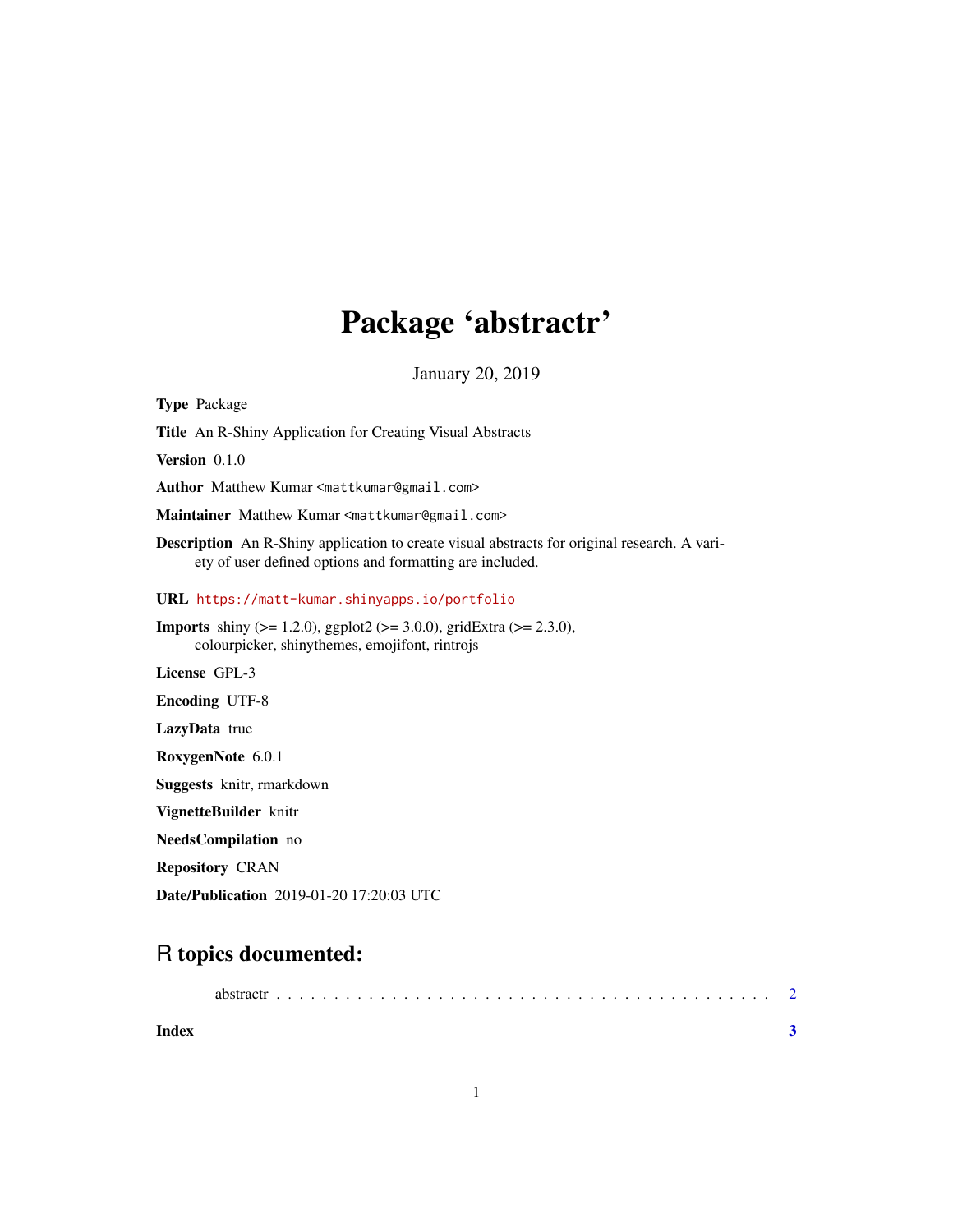<span id="page-1-0"></span>

#### Description

abstractr() loads interactive user interface built using R shiny.

#### Usage

abstractr()

#### Details

Start abstractr

The interactive application makes creating visual abstracts fast and intuitive. While the application has certain design elements fixed, namely layout, a vignette is included to guide customizations from scratch.

#### Examples

## Not run: library(shiny) abstractr()

## End(Not run)